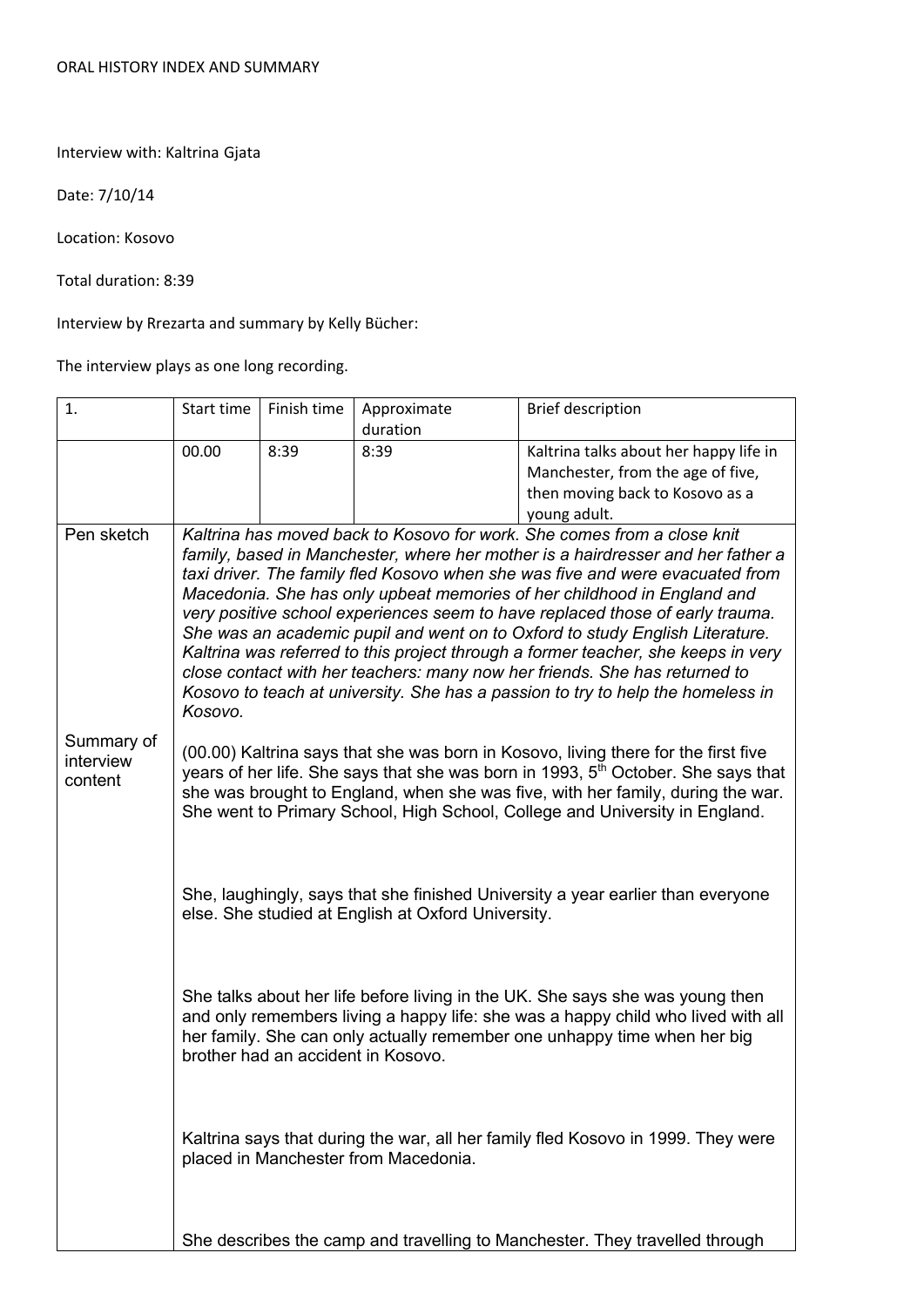Kosovo and stayed at a border camp for a while and from there they were picked up and taken to Macedonia by some family members. From Macedonia, her uncle, from London, filed some papers and petitioned for them to come to England. They were placed in Manchester, where they have lived for 15 years.

She describes her treatment by people in the UK. She just remembers it all being fantastic as she was so young. She says that her parents remember it differently as they were worried about wider issues. She loved all her teachers; she got on extremely well with all the pupils: she thought they were very welcoming and very loving as people in general.

Kaltrina says that comes from quite a strict family which she considers is quite a normal family in Kosovo. They were all about education in her family. She was really involved in school projects, such as the school council. She considers herself quite 'the geek', which her led to great experiences. She still keeps in contact with many teachers from both schools. She says that it has been a really great experience. Kaltrina considers herself to be a lucky person.

She discusses the amount of contact she has with other Kosovan families. She says that it is primarily her family and their friends that she has contact with. She never had any Kosovan friends in her year throughout her education, at either school or university.

(03:00) She talks about her parents working in the UK. Her mother trained as a hairdresser and worked as such until recently made redundant, Her father is a taxi driver.

(03:30) Kaltrina talks about studying English Literature at Oxford University. She talks about her passion for books, poetry, history, politics and writing.

(04.19) Kaltrina talks about her volunteer work with a homeless project in Oxford. She talks about volunteering in charity shops such as Oxfam and The British Heart Foundation. She describes the vast different between the poverty of the homeless and the wealth of a city such as Oxford as motivating her into action. Kaltrina talks about having a good life in England and how she considers herself to be a very lucky person in all aspects of her life.

Kaltrina talks about her decision to go back and live and work in Kosovo. She says that she moved back for the experience as she is a Kosovan but wants to see how that is in reality. She talks about the culture shock and the differences between the English culture and the Kosovan culture. She talks about aspects she likes and ones she finds hard to adjust to. She loves how close the families are, how close knit they are. She says that the male and female dynamics are different and a bit hard to get used to.